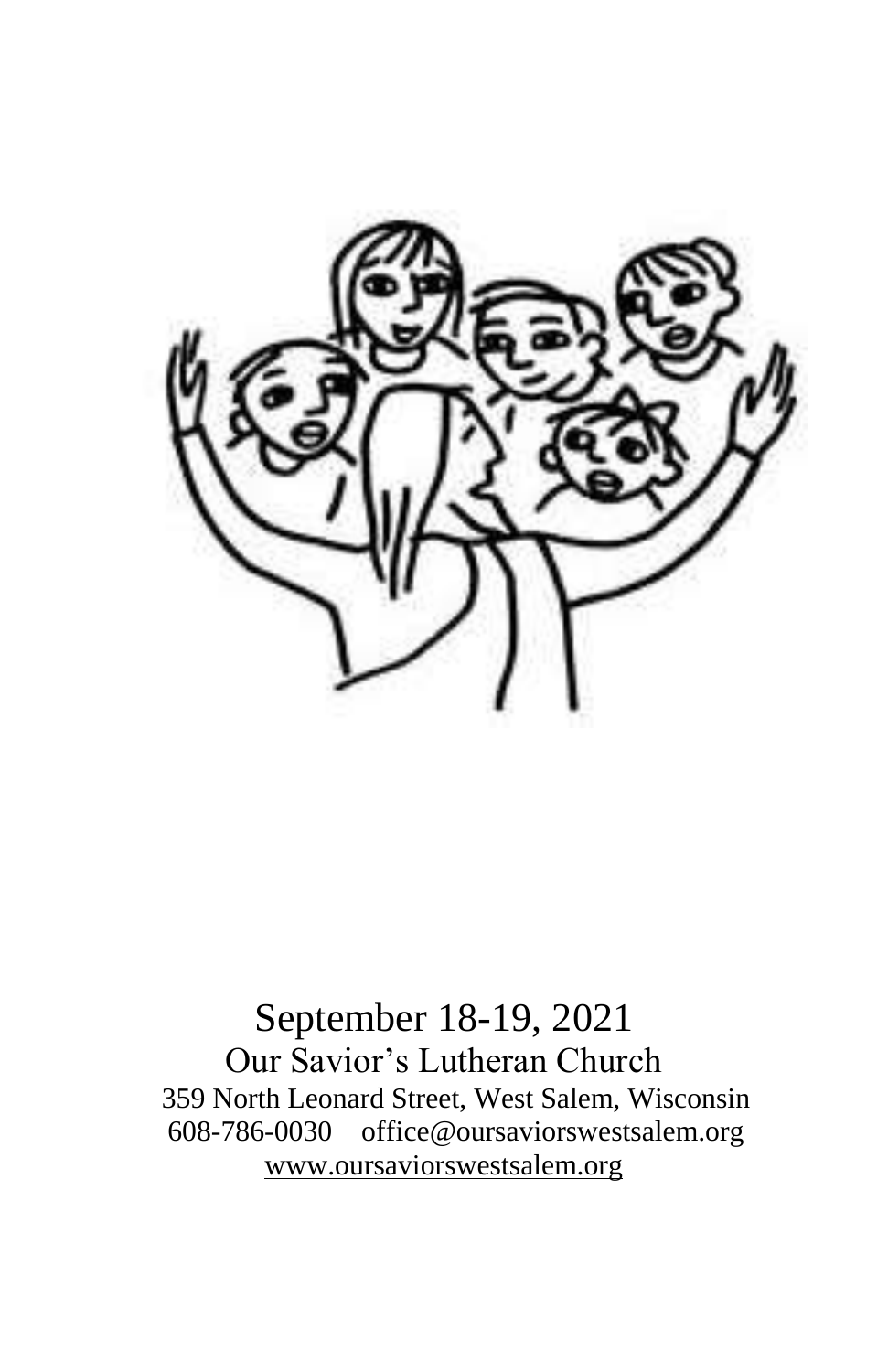# **Welcome**

### **Psalm** 54

 $1$ Save me, O God, by your name; in your might, defend my cause.

 $2$ Hear my prayer, O God; give ear to the words of my mouth.

 $3$ For strangers have risen up against me, and the ruthless have sought my life, those who have no regard for God.

<sup>4</sup>Behold, God is my helper; it is the Lord who sustains my life.

<sup>5</sup>Render evil to those who spy on me; in your faithfulness, destroy them.

<sup>6</sup>I will offer you a freewill sacrifice and praise your name, O LORD, for it is good.

 $7$ For you have rescued me from every trouble, and my eye looks down on my enemies.

#### **Confession And Forgiveness**

Blessed be the holy Trinity….

God our comforter,

**like lost sheep, we have gone astray.**

**We gaze upon abundance and see scarcity. We turn our faces away from injustice and oppression. We exploit the earth with our apathy and greed. Free us from our sin, gracious God.**

**Listen when we call out to you for help. Lead us by your love to love our neighbors as ourselves. Amen.**

All have sinned and fall short of the glory of God.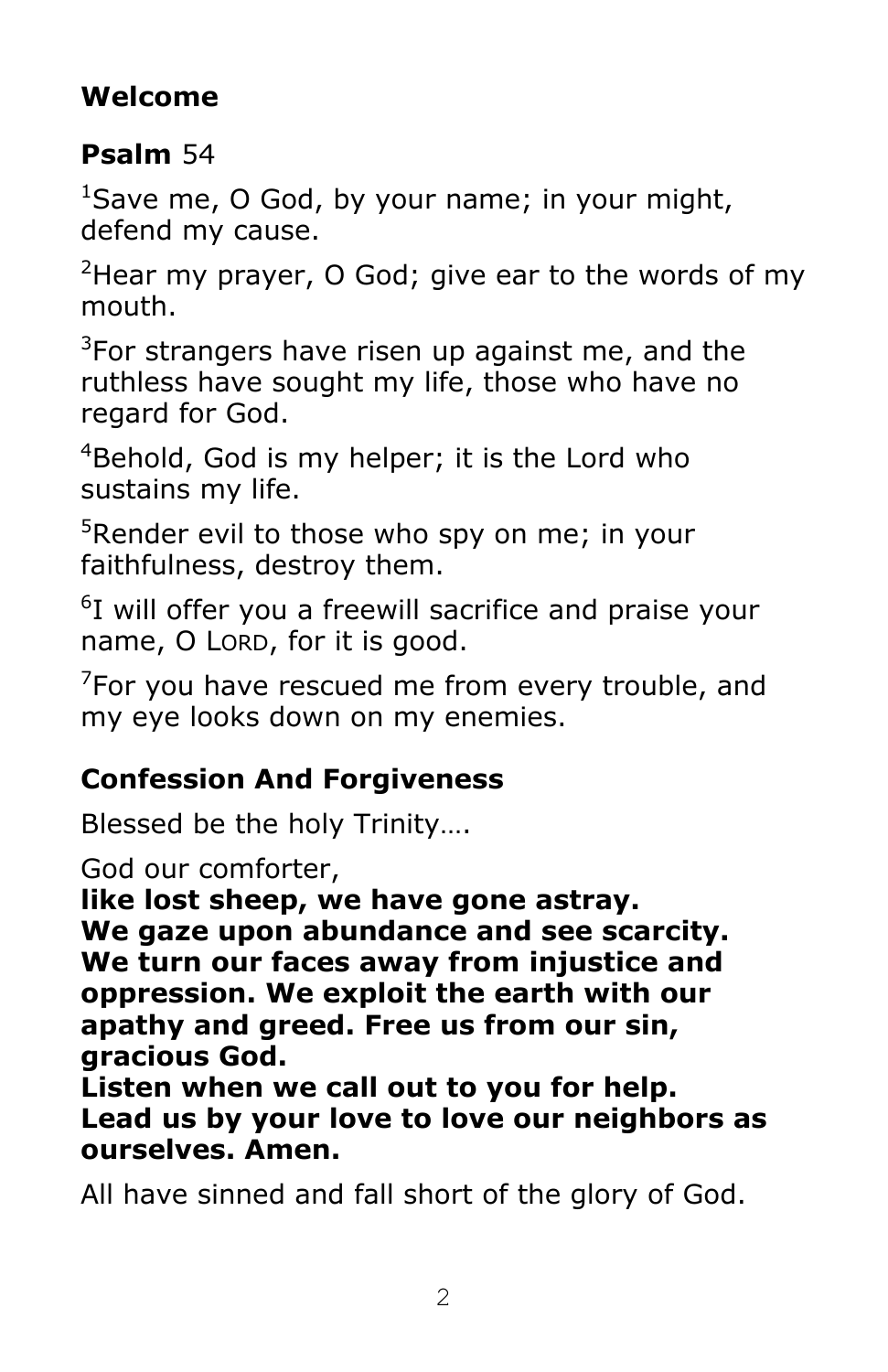By the gift of grace in Christ Jesus, God makes you righteous. Receive with glad hearts the forgiveness of all your sins. Amen.

# **Prayer Of The Day**

### **Gospel**: Mark 9:30-37

*Jesus' teaching and action in this text are directed to the church whenever it is seduced by the world's definition of greatness: prestige, power, influence, and money. The antidote to such a concern for greatness is servanthood.*

<sup>30</sup>Jesus and the disciples went on and passed through Galilee. He did not want anyone to know it;<sup>31</sup>for he was teaching his disciples, saying to them, "The Son of Man is to be betrayed into human hands, and they will kill him, and three days after being killed, he will rise again."  $32$ But they did not understand what he was saying and were afraid to ask him. <sup>33</sup>Then they came to Capernaum; and when he was in the house he asked them, "What were you arguing about on the way?"  $34$ But they were silent, for on the way they had argued with one another who was the greatest.  $35$ He sat down, called the twelve, and said to them, "Whoever wants to be first must be last of all and servant of all." <sup>36</sup>Then he took a little child and put it among them; and taking it in his arms, he said to them,  $3\frac{3}{10}$  Whoever welcomes one such child in my name welcomes me, and whoever welcomes me welcomes not me but the one who sent me."

#### **Sermon**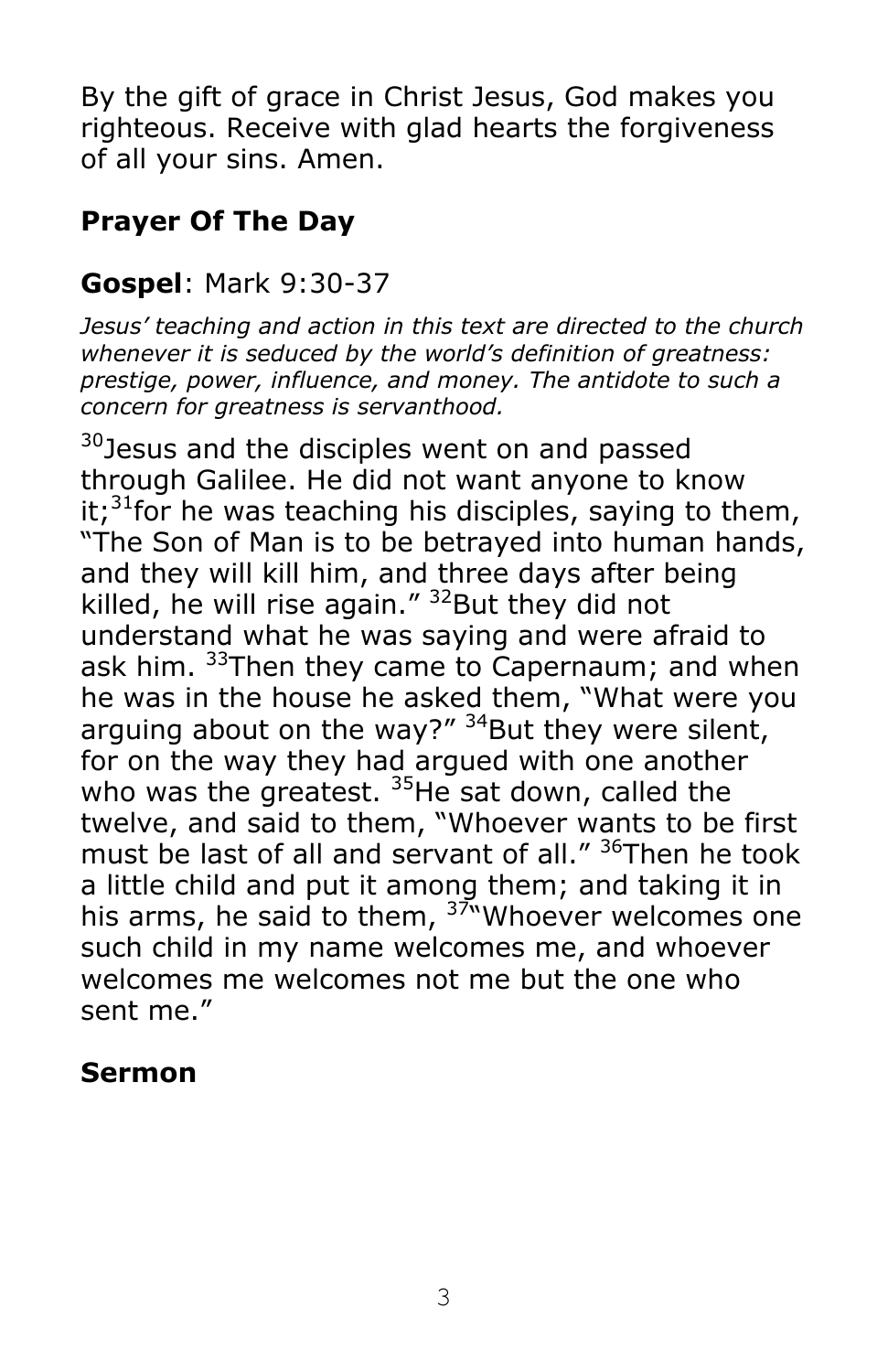#### **Hymn** "Loving Spirit"



lov-ing Spir - it, you have cho - sen me to<br>you en - fold me, hold my life with - in your Lov - ing Spir-it,  $\mathbf{1}$ be-Like a moth-er  $\overline{2}$ own. a fa - ther you pro - tect me, teach me the dis - cern - ing  $3<sup>1</sup>$ Like eye, 4 Friend and lov - er, in your close-ness I am known and held and blessed: 5 Lov - ing Spir-it, lov-ing Spir - it, you have cho-sen me to  $be$ —



you have drawn me to your won - der, you have set your sign on me. feed me with your ver - y bod - y, form me of your flesh and bone. your ver - y bod - y form me of your flesh and bone.<br>up - on your shoul - der, let me see the world from high. hoist me up in your prom - ise is my com - fort, in your pres-ence I may rest. you have drawn me to your won - der, you have set your sign on me.

#### **Apostles Creed**

- I believe in God, the Father almighty, creator of heaven and earth.
- I believe in Jesus Christ, God's only Son, our Lord, who was conceived by the Holy Spirit, born of the virgin Mary, suffered under Pontius Pilate, was crucified, died, and was buried; he descended to the dead. On the third day he rose again; he ascended into heaven, he is seated at the right hand of the Father, and he will come to judge the living and the dead. I believe in the Holy Spirit, the holy catholic church, the communion of saints, the forgiveness of sins, the resurrection of the body,
	- and the life everlasting.
	- Amen.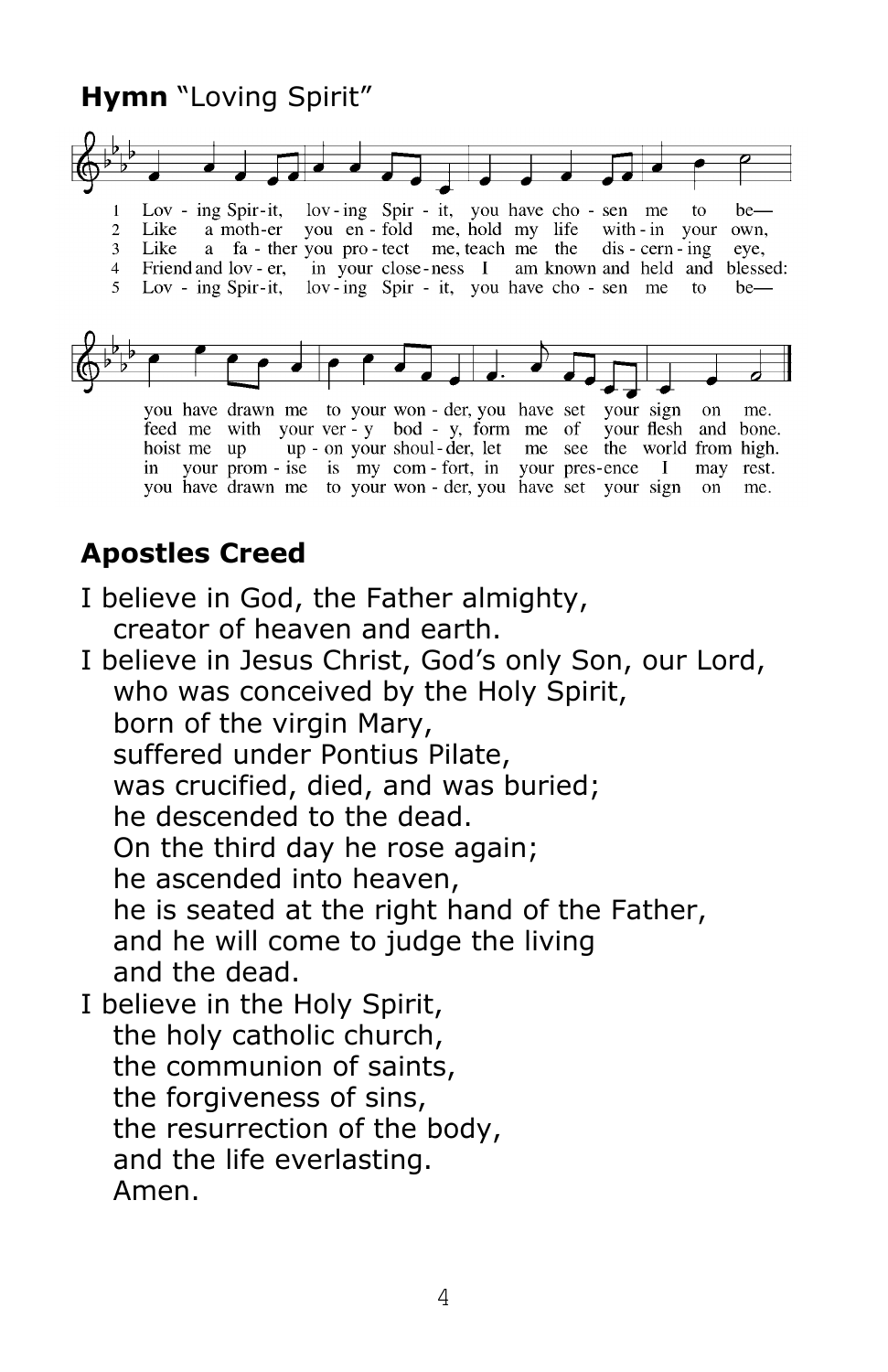### **Prayers**

P: Made children and heirs of God's promise, we pray for the church, the world, and all in need.

### *A brief silence.*

God of community, we pray for the church right here in our own community, and around the world. Unite us in our love for you. Help us overcome our divisions, that we are encouraged to work together for your sake. Lord, in your mercy, **hear our prayer.**

God of creation, we pray for this hurting earth. Awaken in us a new desire to care for this world and empower us to support agencies, organizations, and individual efforts to heal our environment. Lord, in your mercy,

### **hear our prayer.**

God of cooperation, we pray for nations of the world embroiled in conflict. Inspire leaders to listen to each other and work towards peaceful solutions to disagreements. Protect the vulnerable, especially children, who cannot find safety in their home or country. Lord, in your mercy,

#### **hear our prayer.**

God of comfort, we pray for all who live with mental or physical illness. Help them find appropriate care. Bring healing and wholeness when the path forward seems bleak. Lord, in your mercy, **hear our prayer.**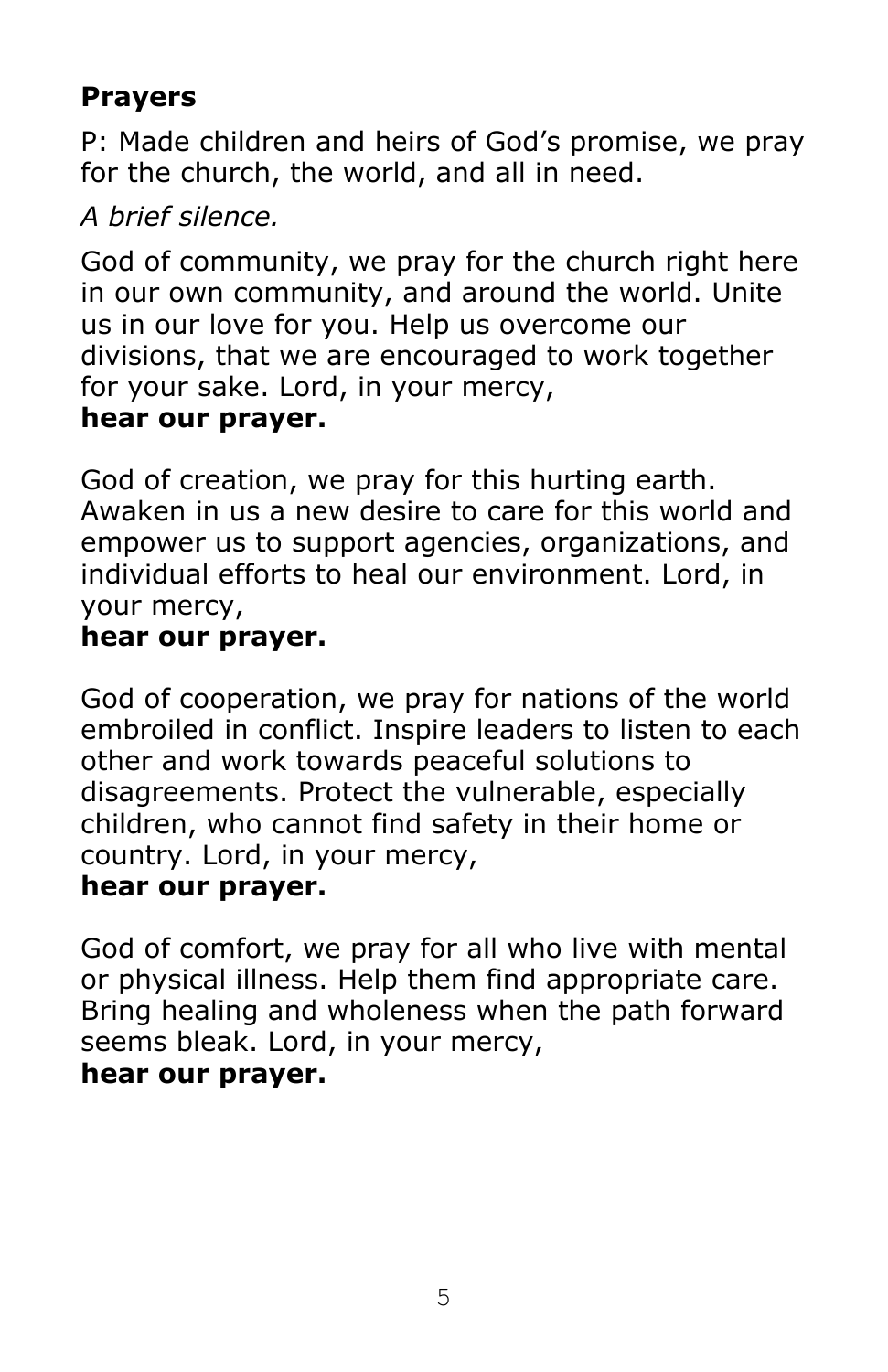God of compassion, we pray for the young people of this congregation. Renew in us your call to welcome the children in our midst. As they grow, strengthen their faith and our commitment to them. Lord, in your mercy,

#### **hear our prayer.**

Nurturing God, we pray for your servants to be faithful disciples of Jesus. Be with our confirmation students, especially Grace, Hayden, and Lauren as they seek to grow in their discipleship, and guide their families that together they may reflect your love and grace. Lord, in your mercy, **hear our prayer.**

*Here other intercessions may be offered.*

God of consolation, we give you thanks for our loved ones who have died and pray for all who grieve today. Shine your grace on all your saints. Lord, in your mercy,

#### **hear our prayer.**

P: Receive these prayers, O God, and those in our hearts known only to you; through Jesus Christ our Lord. Amen.

# **Communion Liturgy**

**Lord's Prayer**

# **Invitation To Communion**

#### **Post Communion Prayer**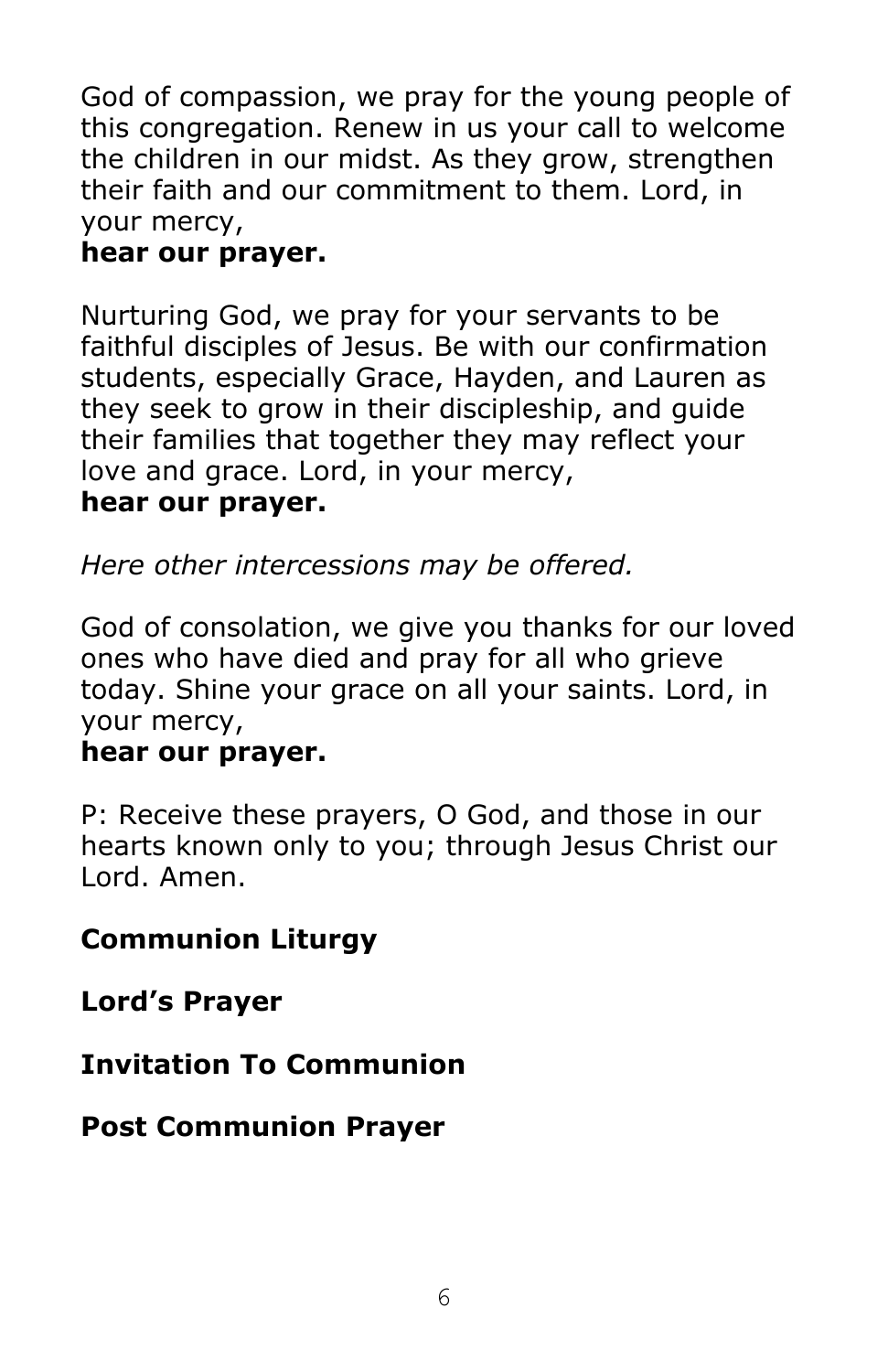

# **Blessing**

#### **Dismissal**

Go in peace. You are the body of Christ. **Thanks be to God**.